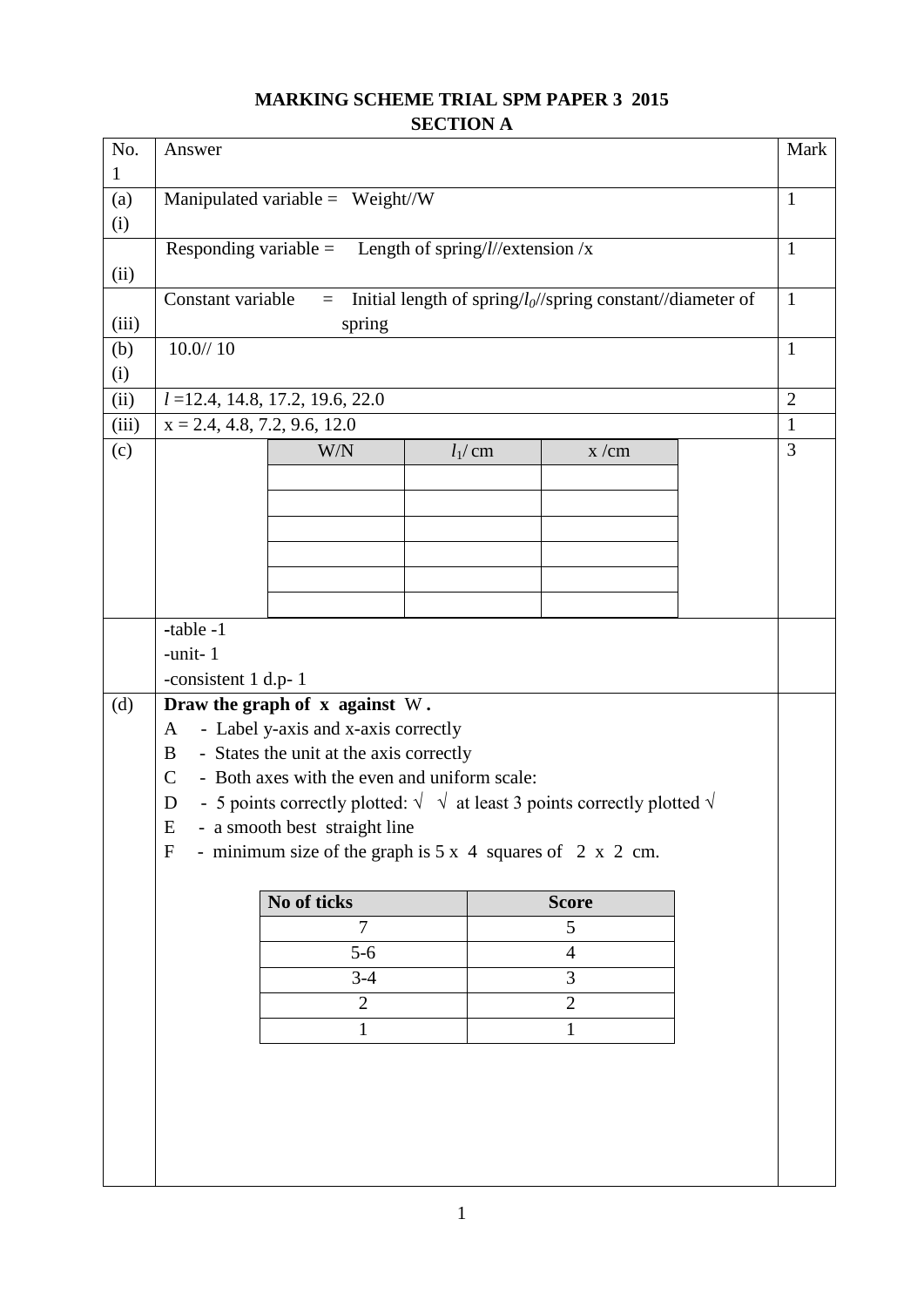|                |                                                                     | 5  |
|----------------|---------------------------------------------------------------------|----|
| (e)            | State the correct relationship based on the candidate's graph       | 1  |
|                | x is increasing linearly to $W \mathbin{\text{N}} X$ a W            |    |
|                | <b>TOTAL</b>                                                        | 16 |
| N <sub>o</sub> | Answer                                                              |    |
| 2              |                                                                     |    |
| (a)(i)         | $\lambda$ is directly proportional to $\frac{1}{\epsilon}$          | 1  |
| (ii)           | 1. Doing correct interpolation by drawing at least a vertical or    | 1  |
|                | horizontal line at $\lambda = 0.3$ cm                               |    |
|                | 3. The corresponding value of $\frac{1}{f}$ = 0.25 Hz <sup>-1</sup> | 1  |
|                |                                                                     | 1  |
|                | 4. $f = 4$ Hz (correct unit)                                        |    |
| (iii)          | 1. Draw a sufficient large triangle (8 cm x 10 cm)                  | 1  |
|                | 2. $h = 0.6 - 0$                                                    | 1  |
|                | $0.5 - 0$                                                           | 1  |
|                | $= 1.2$ cm Hz//cm s <sup>-1</sup>                                   |    |
| (b)            | $v =$ gradient of the graph                                         | 1  |
|                | $= 1.2$ cm s <sup>-1</sup>                                          | 1  |
|                | $= 1.2 \times 10^{-2}$ m s <sup>-1</sup>                            | 1  |
| (c)            | h increase                                                          | 1  |
| (d)            | Eye position must be perpendicular to scale of meter                | 1  |
|                | /repeat the experiment and find the average.                        |    |
|                |                                                                     |    |
|                | Total                                                               | 12 |

## **SECTION B**

| NO.    | <b>ANSWER</b>                                                                       |  |
|--------|-------------------------------------------------------------------------------------|--|
| 3(a)   | State a suitable inference<br>The apparent depth depend on the real depth           |  |
|        |                                                                                     |  |
| (b)    | State a relevant hypothesis<br>The higher the real depth the higher apperent depth  |  |
| (c)(i) | State the aim of experiment                                                         |  |
|        | To investigate the relationship between apparent depth and the real depth           |  |
|        | State the manipulated variable and the responding variable                          |  |
| (ii)   | Manipulated : real depth<br>Responding : apparent depth                             |  |
|        | <b>State the constant variable</b><br>Constant variable: Refractive index //Density |  |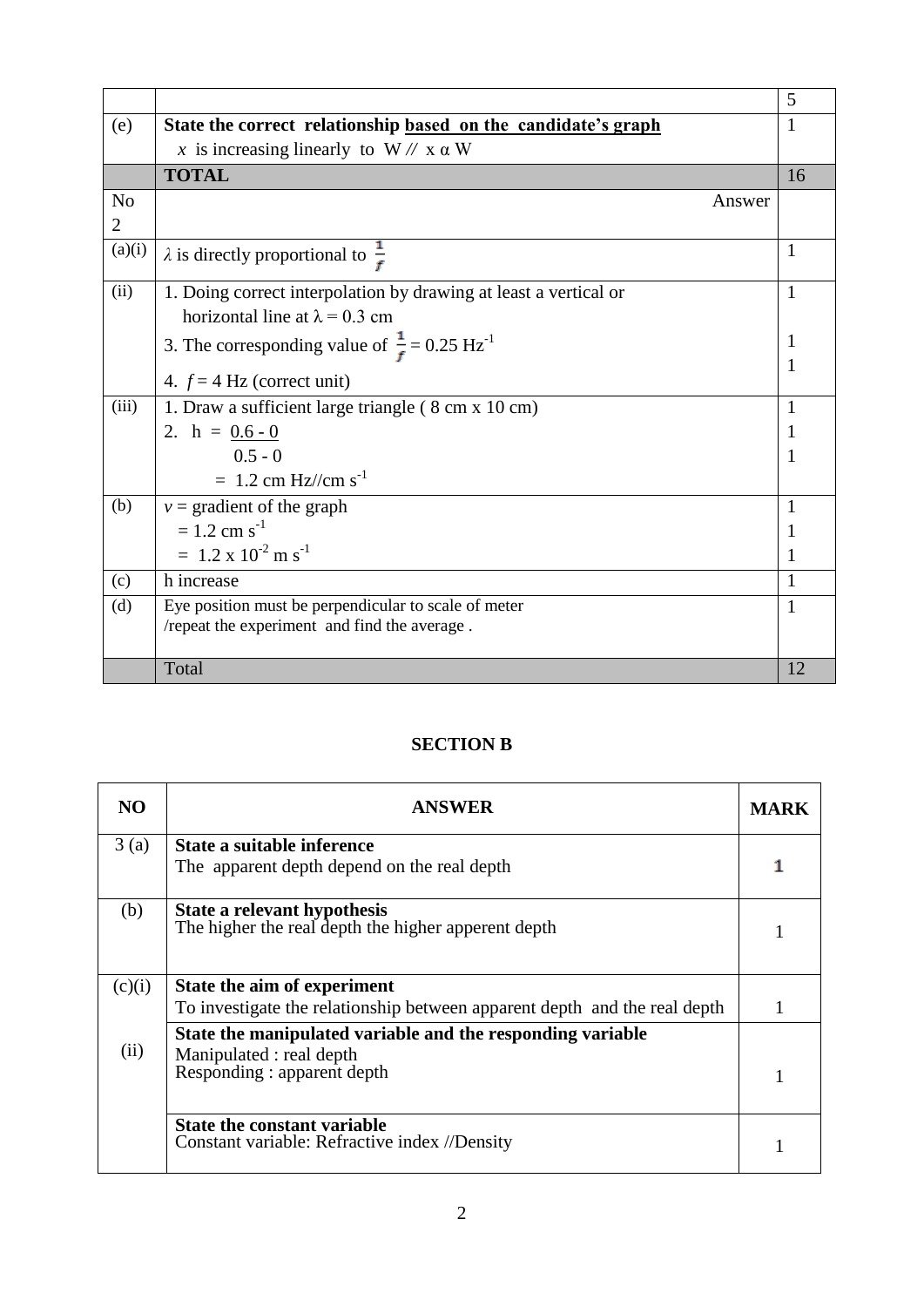| <b>Complete list of apparatus and materials</b><br>Pin, ruler, water<br>1<br>Draw the functional arrangement of the apparatus<br>Observer<br>1<br>Tall beaker<br>Ruler<br>Water-<br>Image-<br>Pin O<br>State the method of controlling the manipulated variable<br>1. The beaker is filled with water until the depth, H is 5 cm<br>$\mathbf{1}$<br>State the method of measuring the responding variable<br>2. The position of pin I is adjusted until no parallax between the pin O<br>and the pin I.<br>1<br>3.By using the ruler, the position of pin I is measured as the apparent<br>depth, h<br>Repeat the experiment at least 4 times<br>4. The experiment is repeated with 10, 15, 20 and 25 cm depth of water.<br>1<br><b>Tabulation of data:</b><br>H<br>$\mathbf h$<br>$\overline{5}$<br>1<br>10<br>15<br>20<br>25<br>Analyze the data.<br>h<br>1<br>H |
|--------------------------------------------------------------------------------------------------------------------------------------------------------------------------------------------------------------------------------------------------------------------------------------------------------------------------------------------------------------------------------------------------------------------------------------------------------------------------------------------------------------------------------------------------------------------------------------------------------------------------------------------------------------------------------------------------------------------------------------------------------------------------------------------------------------------------------------------------------------------|
|                                                                                                                                                                                                                                                                                                                                                                                                                                                                                                                                                                                                                                                                                                                                                                                                                                                                    |
|                                                                                                                                                                                                                                                                                                                                                                                                                                                                                                                                                                                                                                                                                                                                                                                                                                                                    |
|                                                                                                                                                                                                                                                                                                                                                                                                                                                                                                                                                                                                                                                                                                                                                                                                                                                                    |
|                                                                                                                                                                                                                                                                                                                                                                                                                                                                                                                                                                                                                                                                                                                                                                                                                                                                    |
|                                                                                                                                                                                                                                                                                                                                                                                                                                                                                                                                                                                                                                                                                                                                                                                                                                                                    |
|                                                                                                                                                                                                                                                                                                                                                                                                                                                                                                                                                                                                                                                                                                                                                                                                                                                                    |
|                                                                                                                                                                                                                                                                                                                                                                                                                                                                                                                                                                                                                                                                                                                                                                                                                                                                    |
|                                                                                                                                                                                                                                                                                                                                                                                                                                                                                                                                                                                                                                                                                                                                                                                                                                                                    |
|                                                                                                                                                                                                                                                                                                                                                                                                                                                                                                                                                                                                                                                                                                                                                                                                                                                                    |
|                                                                                                                                                                                                                                                                                                                                                                                                                                                                                                                                                                                                                                                                                                                                                                                                                                                                    |
|                                                                                                                                                                                                                                                                                                                                                                                                                                                                                                                                                                                                                                                                                                                                                                                                                                                                    |
|                                                                                                                                                                                                                                                                                                                                                                                                                                                                                                                                                                                                                                                                                                                                                                                                                                                                    |
|                                                                                                                                                                                                                                                                                                                                                                                                                                                                                                                                                                                                                                                                                                                                                                                                                                                                    |
|                                                                                                                                                                                                                                                                                                                                                                                                                                                                                                                                                                                                                                                                                                                                                                                                                                                                    |
|                                                                                                                                                                                                                                                                                                                                                                                                                                                                                                                                                                                                                                                                                                                                                                                                                                                                    |
|                                                                                                                                                                                                                                                                                                                                                                                                                                                                                                                                                                                                                                                                                                                                                                                                                                                                    |
|                                                                                                                                                                                                                                                                                                                                                                                                                                                                                                                                                                                                                                                                                                                                                                                                                                                                    |
|                                                                                                                                                                                                                                                                                                                                                                                                                                                                                                                                                                                                                                                                                                                                                                                                                                                                    |
|                                                                                                                                                                                                                                                                                                                                                                                                                                                                                                                                                                                                                                                                                                                                                                                                                                                                    |
|                                                                                                                                                                                                                                                                                                                                                                                                                                                                                                                                                                                                                                                                                                                                                                                                                                                                    |
|                                                                                                                                                                                                                                                                                                                                                                                                                                                                                                                                                                                                                                                                                                                                                                                                                                                                    |
|                                                                                                                                                                                                                                                                                                                                                                                                                                                                                                                                                                                                                                                                                                                                                                                                                                                                    |
|                                                                                                                                                                                                                                                                                                                                                                                                                                                                                                                                                                                                                                                                                                                                                                                                                                                                    |
|                                                                                                                                                                                                                                                                                                                                                                                                                                                                                                                                                                                                                                                                                                                                                                                                                                                                    |
|                                                                                                                                                                                                                                                                                                                                                                                                                                                                                                                                                                                                                                                                                                                                                                                                                                                                    |
|                                                                                                                                                                                                                                                                                                                                                                                                                                                                                                                                                                                                                                                                                                                                                                                                                                                                    |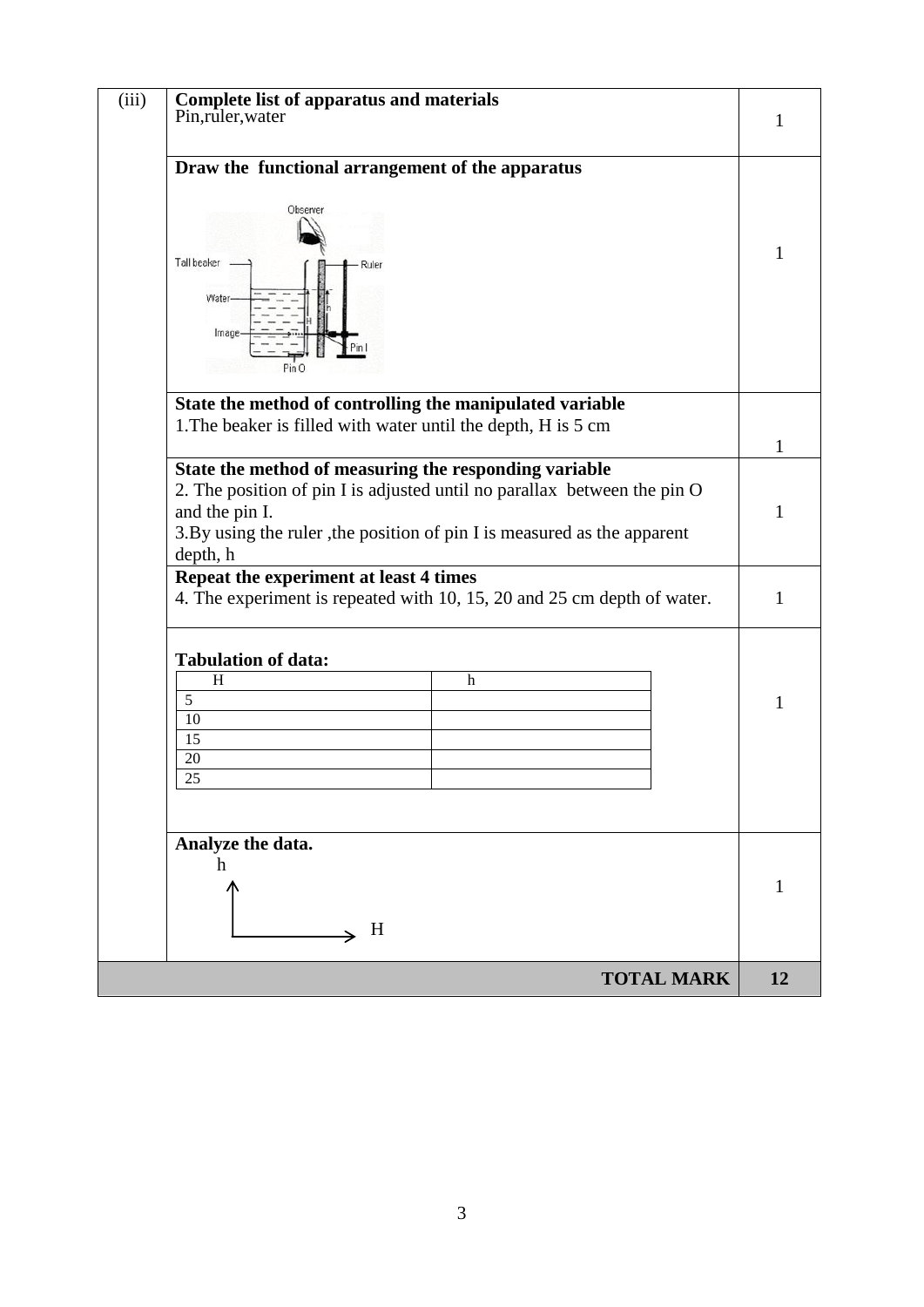| N <sub>0</sub> |        | <b>ANSWER</b>                                                                                                | <b>MARK</b> |  |
|----------------|--------|--------------------------------------------------------------------------------------------------------------|-------------|--|
| $\overline{4}$ |        |                                                                                                              |             |  |
|                | (a)    | <b>State the suitable inference</b>                                                                          |             |  |
|                |        | Brightness of the bulb depends on temperature// Resistance<br>/current depends on temperature                |             |  |
|                | (b)    | State a relevant hypothesis                                                                                  |             |  |
|                |        | The higher the temperature, the higher the Resistance // The<br>higher the temperature the lower the current | 1           |  |
|                | (c)(i) | State the aim of experiment                                                                                  | 1           |  |
|                |        | To study the relationship between current/resistance and                                                     |             |  |
|                | (ii)   | temperature<br>State the manipulated variable and the responding variable                                    |             |  |
|                |        | Manipulated: Temperature                                                                                     | 1           |  |
|                |        | Responding: Resistance/ Current                                                                              |             |  |
|                |        | <b>State the constant variable</b>                                                                           |             |  |
|                |        | Constant variable: length//diameter//resistivity of wire                                                     | 1           |  |
|                | (iii)  | State the complete list of apparatus and materials                                                           | 1           |  |
|                |        | Voltmeter, Ammeter, thermometer, constantan wire, water                                                      |             |  |
|                | (iv)   | Draw the functional arrangement of the apparatus                                                             |             |  |
|                |        | wavar<br>penyambung<br>dawai konstantan<br>termometer<br>vengacau<br>venunu bunsen                           | 1           |  |
|                | (v)    | State the method to control the manipulated variable<br>1. Heat the water until $25^{\circ}$ C               |             |  |
|                |        | State the method to measure the responding variable                                                          | 1           |  |
|                |        | 2. Record the reading of ammeter and voltmeter.<br>3. Calculate the resistance by using formulae $R = V/I$   | 1           |  |